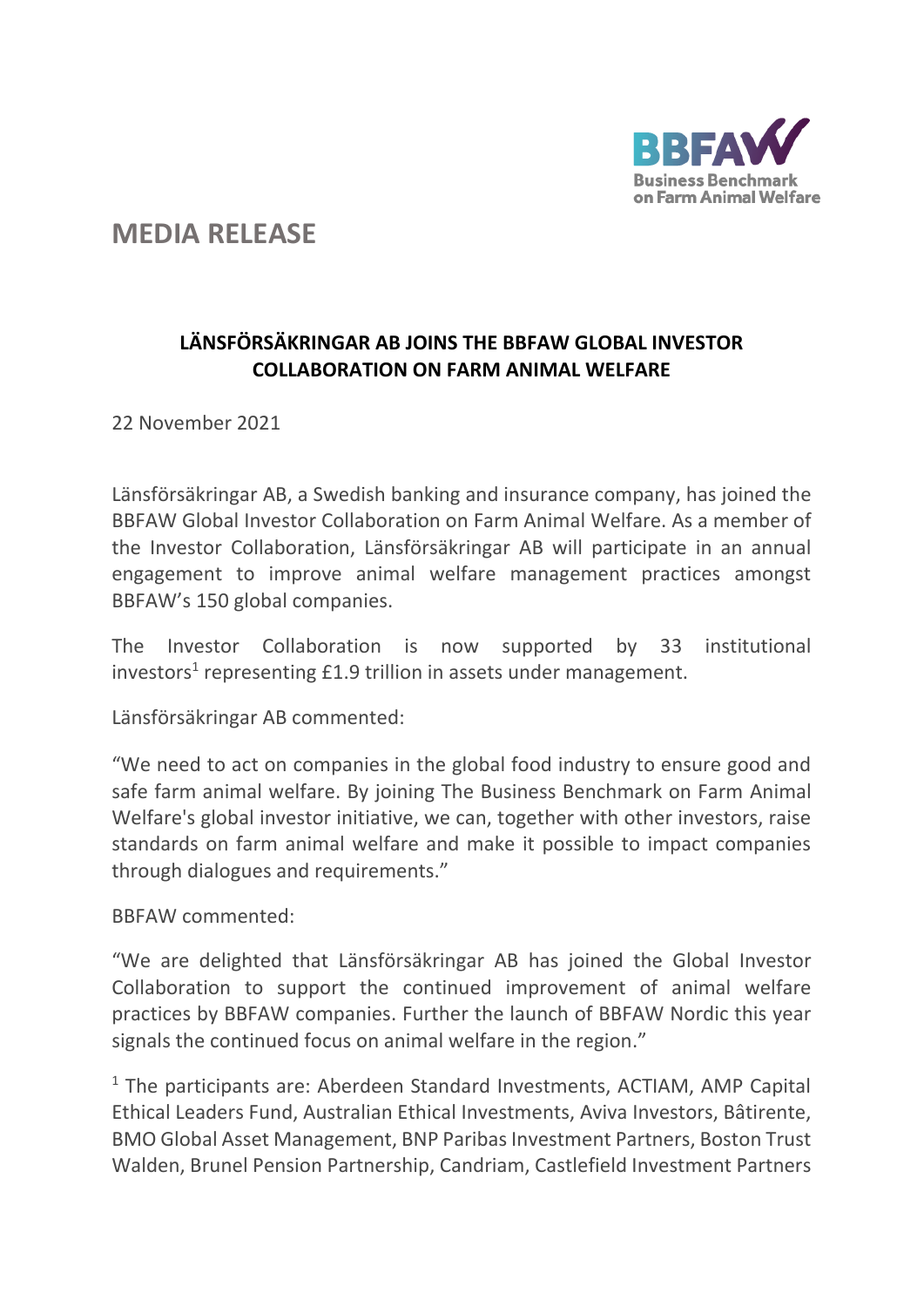LLP, CCLA, the Central Finance Board of the Methodist Church, Coller Capital, EdenTree Investment Management, Epworth Investment Management, Ethical Partners Funds Management, Hexavest, Karner Blue Capital, KBI Global Investors, Länsförsäkringar AB, NEI Investments, OpenInvest, Rathbone Greenbank Investments, Robeco, Le Regroupement pour la responsabilité sociale des entreprises, Simplicity AB, Sonen Capital, The Sustainability Group of Loring, Wolcott & Coolidge Trust, Trillium Asset Management, Triodos Investment Management, and Vaudoise Assurances Holding SA.

**FNDS** 

For further information please contact:

Amanda Williams, Director of Communications, Chronos Sustainability (BBFAW Secretariat)

T: 020 8050 5103

[amanda@chronossustainability.com](mailto:amanda@chronossustainability.com)

More information on the Business Benchmark on Farm Animal Welfare programme can be found at [www.bbfaw.com](http://www.bbfaw.com/)

## NOTES TO EDITORS

- 1. The Business Benchmark on Farm Animal Welfare (BBFAW) is the globally recognised investor framework for assessing the quality of companies' practices, processes and performance on farm animal welfare.
- 2. The Business Benchmark on Farm Animal Welfare, founded in 2012, is supported by its founding partner, Compassion in World Farming and supporting partner, FOUR PAWS.
- 3. BBFAW provides an annual, independent assessment of farm animal welfare management and performance in global food companies. It enables investors, companies, NGOs and other stakeholders to